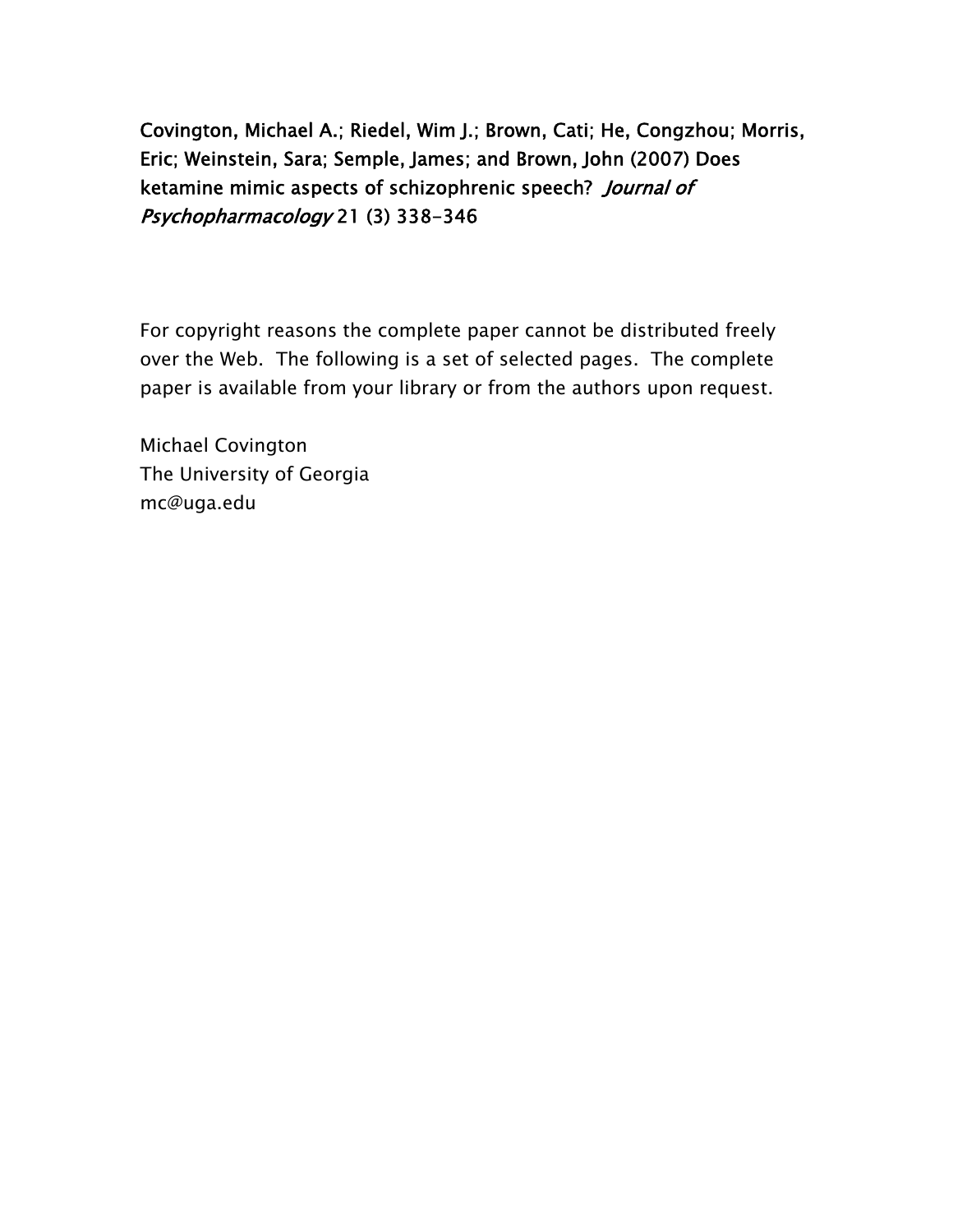# Does ketamine mimic aspects of schizophrenic speech?

Michael A. Covington *CASPR, Artificial Intelligence Center, University of Georgia, Athens, Georgia, USA.* Wim J. Riedel *GlaxoSmithKline Research & Development Ltd., Addenbrooke's Hospital, Cambridge, UK.* Cati Brown *CASPR, Artificial Intelligence Center, University of Georgia, Athens, Georgia, USA.* Congzhou He *CASPR, Artificial Intelligence Center, University of Georgia, Athens, Georgia, USA.* Eric Morris *CASPR, Artificial Intelligence Center, University of Georgia, Athens, Georgia, USA.* Sara Weinstein *Department of Psychiatry, University of British Columbia, Vancouver, BC, Canada.* James Semple *GlaxoSmithKline Research & Development Ltd., Addenbrooke's Hospital, Cambridge, UK.* John Brown *GlaxoSmithKline Research & Development Ltd., Addenbrooke's Hospital, Cambridge, UK.*

# Psychopharm

*Journal of Psychopharmacology* 21(3) (2007) 338–346 © 2007 British Association for Psychopharmacology ISSN 0269-8811 SAGE Publications Ltd, Los Angeles, London, New Delhi and Singapore 10.1177/0269881107077729

# **Abstract**

Speech disturbances are well-known symptoms contributing to the diagnosis of schizophrenia. Subanesthetic doses of the *N*-methyl-D-aspartate (NMDA) antagonist ketamine have been reported to produce positive and negative symptoms and cognitive impairments consistent with those seen in schizophrenia. Insofar as this is true, it constitutes evidence that the NMDA system is involved in schizophrenia. It is therefore of interest to know whether ketamine produces speech disturbances like those of schizophrenia.

Quantitative computer-aided analysis of apparently normal speech can detect clinically relevant changes and differences that are not noticeable to the human observer.

Accordingly, in this study, speech samples were analysed for repetitiousness, idea density, and verb density using software developed by the authors. The samples came from two experiments, a within-subjects study of healthy volunteers given intravenous ketamine versus placebo, and a between-groups study of patients diagnosed with schizophrenia and comparable healthy controls.

Our primary hypothesis was that in both schizophrenia and ketamine, repetitiousness would increase, since perserverative speech is a well-known symptom of schizophrenia. Our secondary hypotheses were that in both schizophrenia and ketamine, idea density and verb density would decrease as indicators of cognitive impairment.

The primary hypothesis was confirmed in the schizophrenia experiment (between groups) and the ketamine experiment (within subjects).

The secondary hypotheses were disconfirmed except that in the ketamine experiment, verb density was significantly lowered. Reduced use of verbs apparently reflects a cognitive impairment of a different type than repetitiousness, and further investigation is needed to determine whether this impairment occurs in psychosis.

#### **Keywords**

ketamine, schizophrenia, *N*-methyl-D-aspartate (NMDA), speech, language, verbal behavior, perseveration, verbs, idea density

# **Introduction**

Abnormal speech (defined as 'disorganized' speech and 'incoherence') is one of the core symptoms for diagnosing schizophrenia (Andreasen, 1979a, b; APA, 1994; Covington *et al*., 2005; McKenna and Oh, 2005). Administration of subanesthetic doses of the *N*-methyl-D-aspartate (NMDA) antagonist ketamine has been claimed to produce a condition mimicking psychotic symptoms, including disorganized speech, in healthy volunteers (Abi-Saab *et al*., 1998; Krystal *et al*., 2003). It is therefore of interest to know whether the speech disturbances in both conditions are comparable.

#### *Quantitative language measurements as disease markers*

Quantitative computer-aided analysis of apparently normal language can detect clinically relevant changes and differences that are not noticeable to the human observer. For example, Snowdon *et al*. (1996) and Kemper *et al*. (2001) were able to predict Alzheimer's disease from language samples taken more than 50 years before the onset of symptoms. Their subjects were a group of 678 elderly nuns who had written autobiographies when they joined their order, between age 20 and 25. Text samples from these autobiographies

*Corresponding author:* Michael A. Covington, CASPR, Artificial Intelligence Center, University of Georgia, Athens, GA 30602-7415 USA. *Email:* mc@uga.edu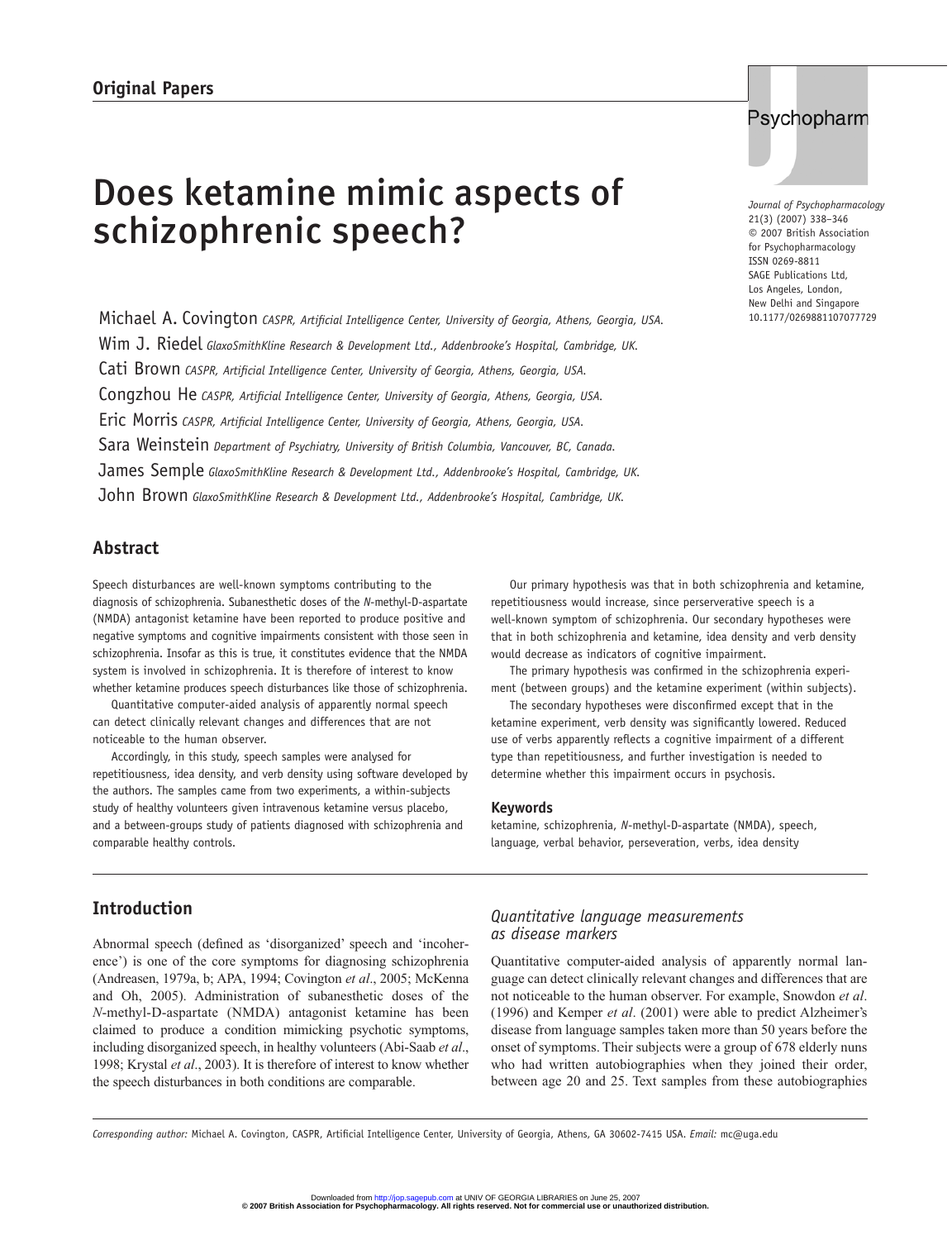

**Figure 1** Sigmoid function for scoring repetitiousness.

known to involve wide-ranging cognitive impairment (Goldberg *et al*., 2003), we hypothesized that idea density would be reduced in schizophrenia and with ketamine.

Idea density is the number of propositions in a text divided by the number of words. Propositions are units of information. For example, *The big dog barks in the garden* contains three propositions: the dog is big, the dog barks, and it happens in the garden.

The term *proposition* comes from philosophical logic, in which a proposition is whatever can be true or false. In psychology, however, the criteria for identifying propositions have been shaped by empirical experiments, mainly on memory and text comprehension (Bransfor and Franks, 1971; Kintsch and Keenan, 1973; Ratcliff and McKoon, 1978; Kintsch and van Dijk, 1978; and especially Kintsch, 1974; 1988; Turner and Greene, 1978).

In English, the number of propositions in a text is almost identical to the total number of verbs (excluding all forms of *do, have* and *be*), adjectives, adverbs, prepositions, and subordinating conjunctions (but not nouns or coordinating conjunctions). Thus, idea density can be measured with part-of-speech tagging software. For this analysis, the texts were tagged with the current (2005) version of CLAWS (Garside, 1996) using its CL5 (BNC) tagset. The job of the tagger is to use both a built-in dictionary and rules of grammar to 'tag' each word as a noun, verb, adjective or other syntactic category.

We took the number of propositions (ideas) to be the number of CLAWS tags of types AJ0 (adjectives), AJC (comparative adjectives, e.g. *better*), AJS (superlative adjective), AV0 (adverb), AVP (adverbial particle), AVQ (*wh*-adverb, e.g. *why*, *when*), CJS (subordinating conjunction, e.g. *although*), PRF (the preposition *of*), PRP (prepositions other than *of*), VM0 (modal verb), VVB (lexical base verb), VVD (past tense form of lexical verb), VVG (lexical verb *ing*), VVI (infinitive of lexical verb), VVN (past participle form of lexical verb, e.g. *taken*), and VVZ (*s* form of lexical verb, e.g. *takes*). The verbs *do, have* and *be* were excluded, even though they sometimes express propositions, because in most cases they are auxiliary verbs, and distinguishing non-auxiliary occurrences of them would require further analysis.

Idea density was calculated as the total count of the aforementioned tags (the number of propositions) divided by the total number of words, which was obtained by counting all the tags other than punctuation marks.

*Verb density* Verb density is the number of verbs (lexical and modal) divided by the total number of words. Verbs are loci of syntactic and semantic complexity because they are the nexus of argument structure (subject, object, indirect object) (Jackendoff, 2002). Impairment in the use of verbs is well known in aphasia (Druks, 2002).

Since schizophrenia is known to involve simplification of syntax, probably reflecting simplification of semantics (Morice and McNicol, 1985, DeLisi, 2001), we hypothesized that idea density would be reduced in schizophrenia and with ketamine.

Note that verb density is a component of idea density; that is, verbs are one of several syntactic categories that are counted to determine idea density.

#### *Statistical Analyses*

All statistics were computed with SAS version 9 (SAS Institute, Cary, NC, USA) using PROC TTEST. The significance level threshold was set at  $p = 0.05$ .

Between-groups two-tailed *t*-tests were carried out to test the difference between schizophrenic patients and healthy controls. Within-subject two-tailed paired *t*-tests were done to test for the effects of ketamine.

#### **Results**

Comparisons of the measured variables in both experiments are summarized in Fig. 2. Within-subject changes for the ketamine experiment are summarized in Fig. 3.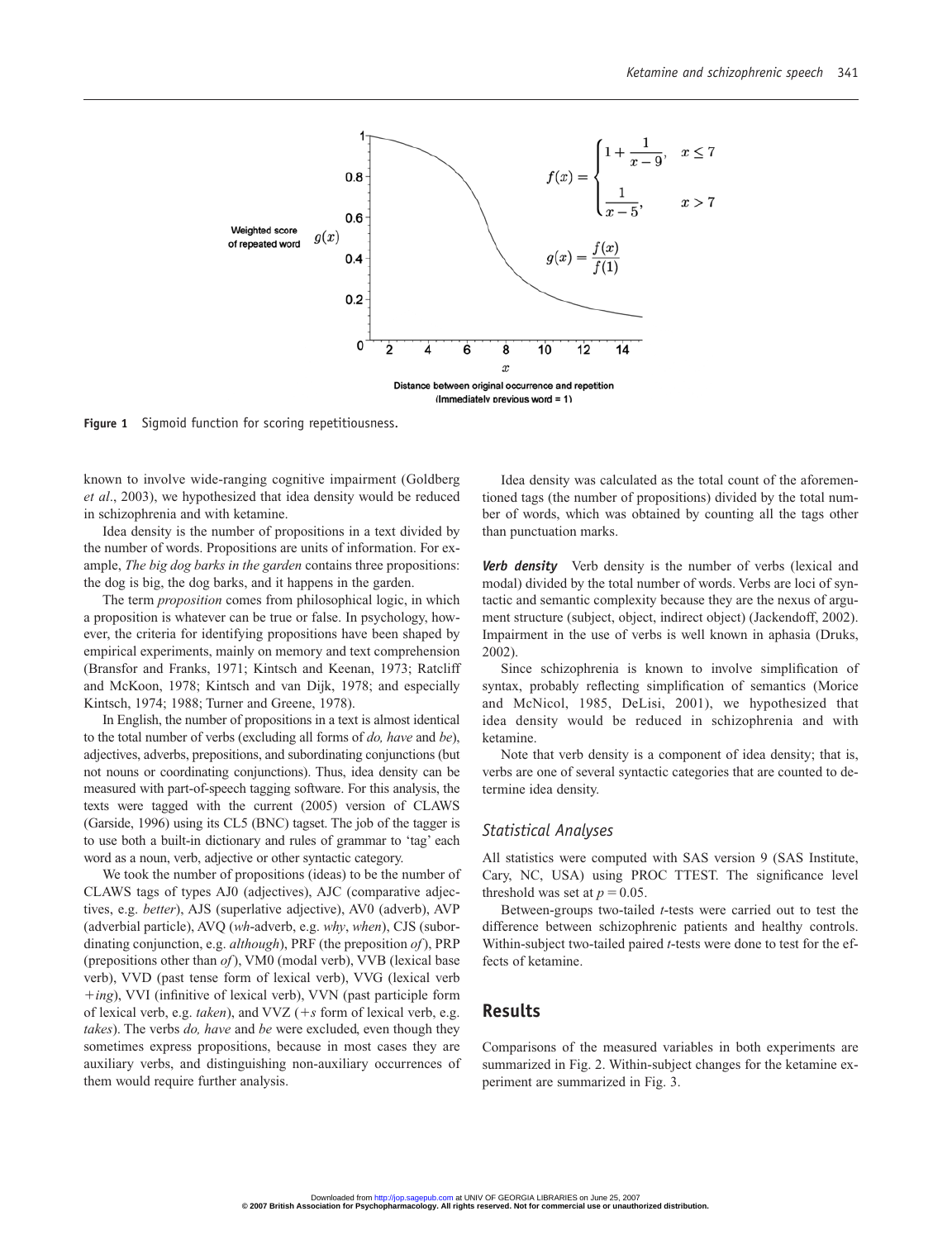

**Between-Groups Differences** 

**Figure 2** Comparison of measured speech characteristics between groups Box plots show minimum, quartiles, maximum, and mean (as  $+$ ). Values are indicated as mean  $\pm$  standard deviation.

# *Schizophrenia*

*Repetitiousness.* The weighted repetition score in schizophrenic patients' speech, divided by total number of words, averaged 0.145 ( $\pm$ 0.022 S.D.); for healthy controls, this value averaged 0.121 ( $\pm$  0.022 S.D.). Between-groups *t*-tests revealed that this difference was statistically significant  $(t = -2.69, df = 21,$  $p = 0.01$ ).

*Idea density* Schizophrenic patients' speech contained  $0.349 \pm 0.030$  (mean  $\pm$  S.D.) propositions per word, whereas healthy controls' speech contained  $0.362 \pm 0.026$ . This difference is not considered meaningful and between-groups *t*-tests revealed no statistically significant difference  $(t = 1.06, df = 21,$  $p = 0.30$ ).

*Verb density* The speech of schizophrenic patients and of healthy controls contained, respectively,  $0.116 \pm 0.020$  and  $0.112 \pm 0.022$ verbs per word. Between-groups *t*-tests revealed no statistically significant difference  $(t = 0.47, df = 21, p = 0.64)$ .

## *Ketamine*

*Repetitiousness* The weighted repetition score, divided by total words, averaged  $0.162 (\pm 0.049 \text{ SD})$  in ketamine-influenced speech and 0.132 ( $\pm$  0.020 SD) in placebo speech. The mean  $\pm$  S.D. change in each subject, from placebo to ketamine, was  $+0.031 \pm 0.038$ . Within-subject paired t-tests revealed that this difference was significant ( $t = 2.40$ , df = 8,  $p = 0.04$ ).

*Idea density* Ketamine-influenced speech on average contained 0.346 ( $\pm$  0.076 S.D.) propositions per word, whereas placebo speech contained  $0.373 \pm 0.020$  propositions per word. The means of the groups were not significantly different  $(t = 1.02,$  $df = 16, p = 0.33$ , but the standard deviation of the ketamine group was significantly higher  $(F = 14.07, p = 0.001)$ , showing that the effect of ketamine was appreciably different from subject to subject.

The mean  $\pm$  S.D. change in each subject, from placebo to ketamine, was  $-0.027 \pm 0.063$ . Within-subject paired *t*-tests showed that this change was not statistically significant  $(t = -1.28, df = 8,$  $p = 0.24$ .

*Verb density* Ketamine-influenced speech on average contained 0.092 ( $\pm$ 0.030 S.D.) verbs per word, whereas placebo speech on average contained  $0.117 \pm 0.019$  verbs per word. The mean  $\pm$  S.D. change in each subject, from placebo to ketamine, was  $-0.024 \pm 0.021$ . Within-subject paired *t*-tests revealed that this difference was statistically significant  $(t = -2.61, df = 8,$  $p = 0.03$ ).

# **Discussion**

#### *Main results*

This is an initial study, with small-scale experiments, of entirely new techniques. As far as we know, this is the first demonstration of the use of computer speech analysis to detect and compare language abnormalities in schizophrenia and ketamine.

The results only partly fit our hypotheses, which were that both schizophrenia and ketamine would increase repetitiousness, reduce idea density, and reduce verb density. In fact, repetitiousness was significantly elevated in both schizophrenia and ketamine, but idea density was not significantly different, and only ketamine produced a significant drop in verb density.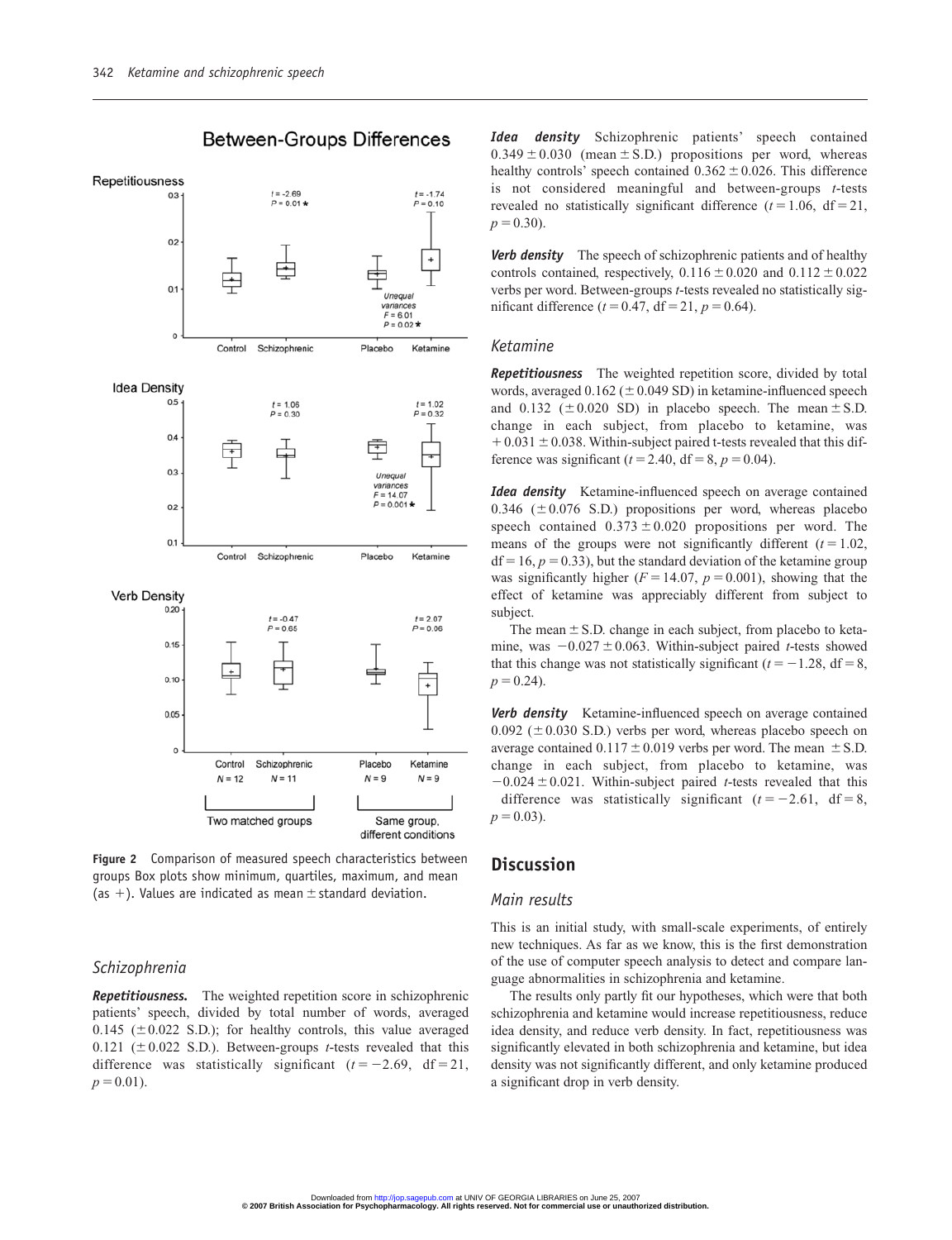

## Within-Subject Changes (Ketamine Experiment)

**Figure 3** Ketamine experiment: within-subjects changes in measured speech characteristics.

## *High variance of all measures with ketamine*

One generalization that is evident from Fig. 2, though not predicted by our hypotheses, is that the variance of all the measures is appreciably higher in the ketamine group than in any of the others. In two instances the difference is statistically significant: repetitiousness, ketamine versus placebo,  $F = 6.01$ ,  $p = 0.02$ ; idea density, ketamine versus placebo,  $F = 14.07$ ,  $p = 0.001$ . In exactly those cases, the means are different but fail to be statistically significant because of the high variance of the ketamine group.

From this we conclude that the effects of ketamine are highly variable from subject to subject, and that this variability makes our hypotheses unexpectedly hard to test.

#### *Repetitiousness (perseveration)*

This is the only measurement that was statistically significant in both experiments (Figs 2 and 3). Both schizophrenia and ketamine produced significantly more repetitiousness. In this respect, ketamine reproduced a symptom of schizophrenia, although the effect was apparently larger (Fig. 2, upper right, and Fig. 3). With ketamine, the effect, even though apparently large, was significant only within subjects and not between groups because of the large variance of the ketamine group.

Adler *et al*. (1999) also found a larger increase in repetitiousness with ketamine than with schizophrenia. They obtained comparable scores on all Thought, Language, and Communication scale items except perseveration, which was appreciably higher with ketamine (mean 1.3 versus 0.6, significant *prima facie* but not after their Bonferroni correction for multiple comparisons).

Perseveration is usually interpreted as executive impairment, but repetition over a relatively short interval, such as we measured, could also reflect impaired access to the lexicon (causing the speaker to try the same thing over and over) or difficulty assembling complete linguistic structures (somewhat like stammering). Regardless of its neural basis, it is apparently a characteristic that schizophrenia and ketamine have in common.

#### *Idea density and verb density*

Idea density was not significantly reduced either in schizophrenia or with ketamine. As Fig. 2 shows, the means were slightly lower than in the control groups, but the difference was not statistically significant. The variance of idea density was much higher with ketamine than in schizophrenia or in either control group.

From this we conclude that neither schizophrenia nor ketamine produces a drop in idea density like that observed in Alzheimer's disease. Verb density, a component of idea density, was significantly reduced with ketamine but not in schizophrenia (Fig. 2, bottom; Fig. 3, right).

Reduced use of verbs is manifested as a tendency to speak in noun phrases rather than sentences. Here are two samples of the same volunteer's speech, with and without ketamine (not describing the same picture, of course):

With ketamine, showing reduced use of verbs:

*It looks like a scene from a port of something. There's uh a sunset. There's a river. There's a boat. Someone on a* – *on a bridge type* – *type of thing and a house.*

Without ketamine, with normal use of verbs:

*It's a farmyard scene. There's a a young farmer plowing a field with his horse. And a young girl. It looks like she's going to college or something with some books. And there's another woman. Sort of farmer type woman leaning against a tree.*